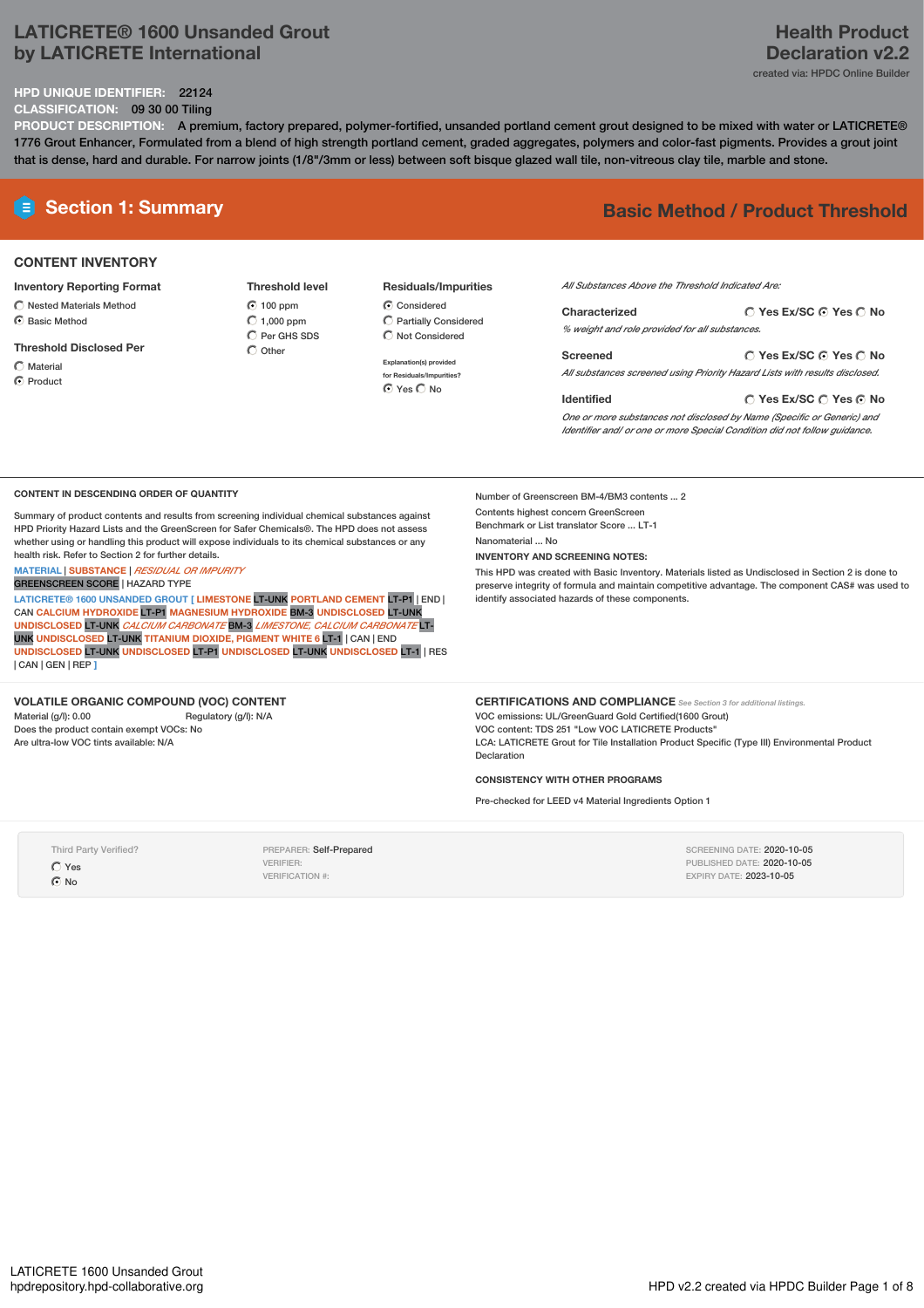This section lists contents in a product based on specific threshold(s) and reports detailed health information including hazards. This HPD uses the inventory method *indicated above, which is one of three possible methods:*

- *Basic Inventory method with Product-level threshold.*
- *Nested Material Inventory method with Product-level threshold*
- *Nested Material Inventory method with individual Material-level thresholds*

Definitions and requirements for the three inventory methods and requirements for each data field can be found in the HPD Open Standard version 2.2, available on the *HPDC website at: [www.hpd-collaborative.org/hpd-2-2-standard](https://www.hpd-collaborative.org/hpd-2-2-standard)*

# **LATICRETE® 1600 UNSANDED GROUT** PRODUCT THRESHOLD: 100 ppm **RESIDUALS** AND IMPURITIES CONSIDERED: Yes RESIDUALS AND IMPURITIES NOTES: Residuals and impurities are measured by quantitative methods and are only displayed when they are potentially greater than 100 ppm. OTHER PRODUCT NOTES: See SDS at www.laticrete.com for occupational exposure information. **LIMESTONE** ID: **1317-65-3**

| HAZARD SCREENING METHOD: Pharos Chemical and Materials Library |                                                                                       |                                   | HAZARD SCREENING DATE: 2020-10-05 |                                      |                                                                               |                |
|----------------------------------------------------------------|---------------------------------------------------------------------------------------|-----------------------------------|-----------------------------------|--------------------------------------|-------------------------------------------------------------------------------|----------------|
| %: $50,0000 - 65,0000$                                         | GS: LT-UNK                                                                            | RC: None                          |                                   | NANO: No                             | SUBSTANCE ROLE: Filler                                                        |                |
| HAZARD TYPE                                                    | AGENCY AND LIST TITLES                                                                |                                   | WARNINGS                          |                                      |                                                                               |                |
| None found                                                     |                                                                                       |                                   |                                   |                                      | No warnings found on HPD Priority Hazard Lists                                |                |
|                                                                | SUBSTANCE NOTES: The amount of this component may vary based on plant of manufacture. |                                   |                                   |                                      |                                                                               |                |
|                                                                |                                                                                       |                                   |                                   |                                      |                                                                               |                |
| <b>PORTLAND CEMENT</b>                                         |                                                                                       |                                   |                                   |                                      |                                                                               | ID: 65997-15-1 |
| HAZARD SCREENING METHOD: Pharos Chemical and Materials Library |                                                                                       | HAZARD SCREENING DATE: 2020-10-05 |                                   |                                      |                                                                               |                |
| %: $28,0000 - 38,0000$                                         | GS: LT-P1                                                                             | RC: None                          |                                   | NANO: No                             | SUBSTANCE ROLE: Binder                                                        |                |
| <b>HAZARD TYPE</b>                                             | AGENCY AND LIST TITLES                                                                |                                   | WARNINGS                          |                                      |                                                                               |                |
| <b>ENDOCRINE</b>                                               | <b>TEDX</b> - Potential Endocrine Disruptors                                          |                                   |                                   | <b>Potential Endocrine Disruptor</b> |                                                                               |                |
| <b>CANCER</b>                                                  | <b>MAK</b>                                                                            |                                   | classification                    |                                      | Carcinogen Group 3B - Evidence of carcinogenic effects but not sufficient for |                |

SUBSTANCE NOTES: The amount of this component may vary based on plant of manufacture.

| ID: 1305-62-0                                                                         |                 |                                   |                        | <b>CALCIUM HYDROXIDE</b>                                       |
|---------------------------------------------------------------------------------------|-----------------|-----------------------------------|------------------------|----------------------------------------------------------------|
|                                                                                       |                 | HAZARD SCREENING DATE: 2020-10-05 |                        | HAZARD SCREENING METHOD: Pharos Chemical and Materials Library |
| SUBSTANCE ROLE: Binder                                                                | NANO: No        | RC: None                          | $GS: LT-P1$            | %: $2,0000 - 3,0000$                                           |
|                                                                                       |                 | WARNINGS                          | AGENCY AND LIST TITLES | <b>HAZARD TYPE</b>                                             |
| No warnings found on HPD Priority Hazard Lists                                        |                 |                                   |                        | None found                                                     |
| SUBSTANCE NOTES: The amount of this component may vary based on plant of manufacture. |                 |                                   |                        |                                                                |
|                                                                                       |                 |                                   |                        |                                                                |
| ID: 1309-42-8                                                                         |                 |                                   |                        | <b>MAGNESIUM HYDROXIDE</b>                                     |
|                                                                                       |                 | HAZARD SCREENING DATE: 2020-10-05 |                        | HAZARD SCREENING METHOD: Pharos Chemical and Materials Library |
| SUBSTANCE ROLE: Binder                                                                | NANO: <b>No</b> | RC: None                          | GS: BM-3               | %: $2,0000 - 3,0000$                                           |
|                                                                                       |                 | WARNINGS                          | AGENCY AND LIST TITLES | <b>HAZARD TYPE</b>                                             |

None found on HPD Priority Hazard Lists No warnings found on HPD Priority Hazard Lists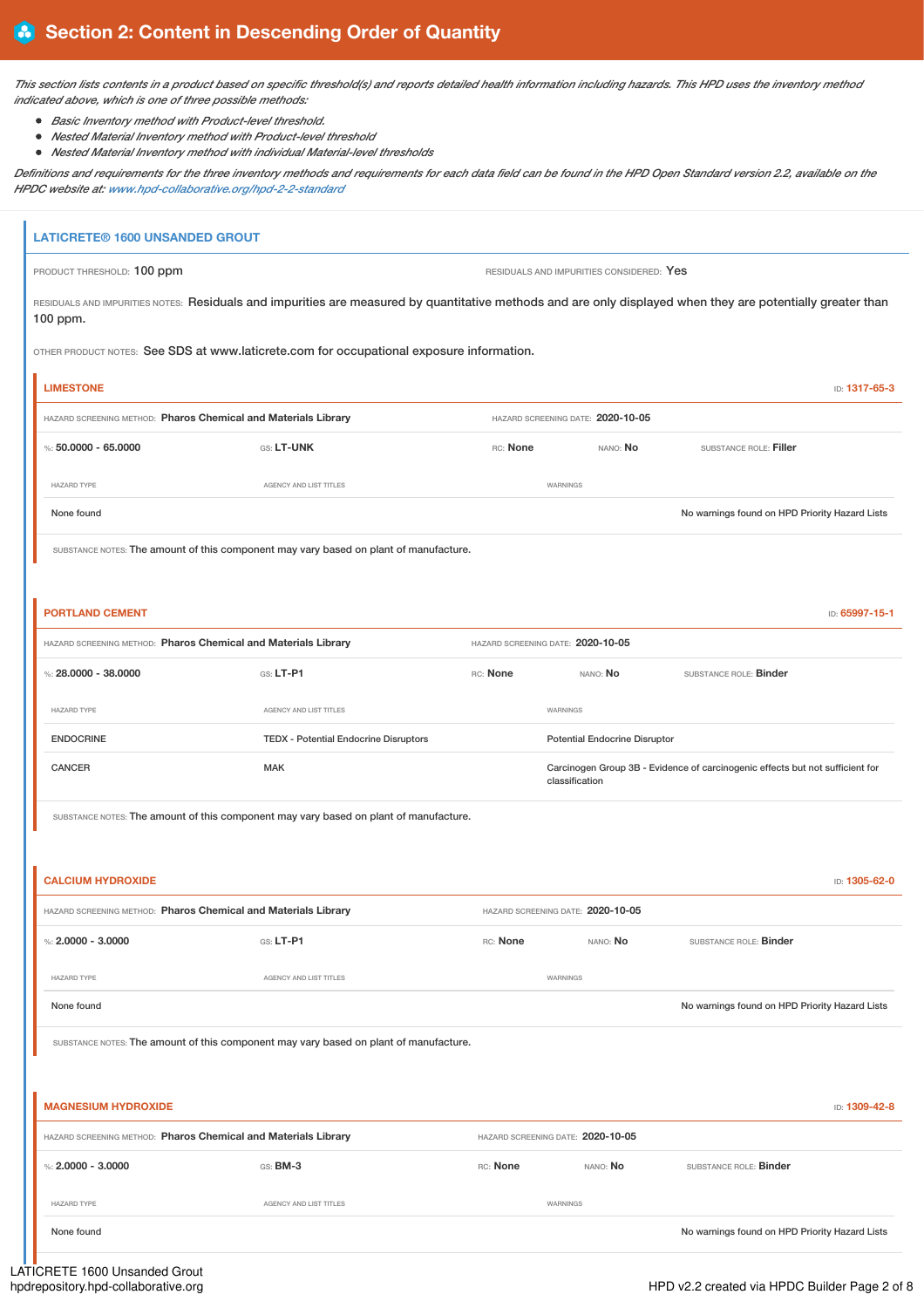SUBSTANCE NOTES: The amount of this component may vary based on plant of manufacture.

|                                                                                                                                             | HAZARD SCREENING METHOD: Pharos Chemical and Materials Library                     |                                   | HAZARD SCREENING DATE: 2020-10-05 |                                                                                                                                                                                                                                                                                                                                                                                                                                                                                           |
|---------------------------------------------------------------------------------------------------------------------------------------------|------------------------------------------------------------------------------------|-----------------------------------|-----------------------------------|-------------------------------------------------------------------------------------------------------------------------------------------------------------------------------------------------------------------------------------------------------------------------------------------------------------------------------------------------------------------------------------------------------------------------------------------------------------------------------------------|
| %: $1.0000 - 2.0000$                                                                                                                        | GS: LT-UNK                                                                         | RC: None                          | NANO: No                          | SUBSTANCE ROLE: Polymer species                                                                                                                                                                                                                                                                                                                                                                                                                                                           |
| HAZARD TYPE                                                                                                                                 | AGENCY AND LIST TITLES                                                             |                                   | WARNINGS                          |                                                                                                                                                                                                                                                                                                                                                                                                                                                                                           |
| None found                                                                                                                                  |                                                                                    |                                   |                                   | No warnings found on HPD Priority Hazard Lists                                                                                                                                                                                                                                                                                                                                                                                                                                            |
|                                                                                                                                             | competitive advantage. The component CAS# was used to identify associated hazards. |                                   |                                   | SUBSTANCE NOTES: The amount of this component may vary based on plant of manufacture. This product is shown as undisclosed to preserve integrity of formula and maintain                                                                                                                                                                                                                                                                                                                  |
| <b>UNDISCLOSED</b>                                                                                                                          |                                                                                    |                                   |                                   |                                                                                                                                                                                                                                                                                                                                                                                                                                                                                           |
|                                                                                                                                             | HAZARD SCREENING METHOD: Pharos Chemical and Materials Library                     |                                   | HAZARD SCREENING DATE: 2020-10-05 |                                                                                                                                                                                                                                                                                                                                                                                                                                                                                           |
| %: $0.2000 - 0.5000$                                                                                                                        | GS: LT-UNK                                                                         | RC: None                          | NANO: No                          | SUBSTANCE ROLE: Processing regulator                                                                                                                                                                                                                                                                                                                                                                                                                                                      |
| <b>HAZARD TYPE</b>                                                                                                                          | AGENCY AND LIST TITLES                                                             |                                   | WARNINGS                          |                                                                                                                                                                                                                                                                                                                                                                                                                                                                                           |
| None found                                                                                                                                  |                                                                                    |                                   |                                   | No warnings found on HPD Priority Hazard Lists                                                                                                                                                                                                                                                                                                                                                                                                                                            |
|                                                                                                                                             | competitive advantage. The component CAS# was used to identify associated hazards. |                                   |                                   | SUBSTANCE NOTES: The amount of this component may vary based on plant of manufacture. This product is shown as undisclosed to preserve integrity of formula and maintain                                                                                                                                                                                                                                                                                                                  |
| <b>CALCIUM CARBONATE</b>                                                                                                                    |                                                                                    |                                   |                                   | ID: 471-34-1                                                                                                                                                                                                                                                                                                                                                                                                                                                                              |
|                                                                                                                                             | HAZARD SCREENING METHOD: Pharos Chemical and Materials Library                     | HAZARD SCREENING DATE: 2020-10-05 |                                   |                                                                                                                                                                                                                                                                                                                                                                                                                                                                                           |
| %: Impurity/Residual                                                                                                                        | GS: BM-3                                                                           | RC: None                          | NANO: No                          | SUBSTANCE ROLE: Impurity/Residual                                                                                                                                                                                                                                                                                                                                                                                                                                                         |
|                                                                                                                                             |                                                                                    |                                   |                                   |                                                                                                                                                                                                                                                                                                                                                                                                                                                                                           |
|                                                                                                                                             | AGENCY AND LIST TITLES                                                             |                                   | WARNINGS                          |                                                                                                                                                                                                                                                                                                                                                                                                                                                                                           |
|                                                                                                                                             |                                                                                    |                                   |                                   |                                                                                                                                                                                                                                                                                                                                                                                                                                                                                           |
|                                                                                                                                             |                                                                                    |                                   |                                   |                                                                                                                                                                                                                                                                                                                                                                                                                                                                                           |
|                                                                                                                                             |                                                                                    |                                   |                                   |                                                                                                                                                                                                                                                                                                                                                                                                                                                                                           |
|                                                                                                                                             | HAZARD SCREENING METHOD: Pharos Chemical and Materials Library                     |                                   | HAZARD SCREENING DATE: 2020-10-05 |                                                                                                                                                                                                                                                                                                                                                                                                                                                                                           |
|                                                                                                                                             | GS: LT-UNK                                                                         | RC: None                          | NANO: No                          | SUBSTANCE ROLE: Impurity/Residual                                                                                                                                                                                                                                                                                                                                                                                                                                                         |
|                                                                                                                                             | AGENCY AND LIST TITLES                                                             |                                   | WARNINGS                          |                                                                                                                                                                                                                                                                                                                                                                                                                                                                                           |
|                                                                                                                                             |                                                                                    |                                   |                                   |                                                                                                                                                                                                                                                                                                                                                                                                                                                                                           |
|                                                                                                                                             |                                                                                    |                                   |                                   |                                                                                                                                                                                                                                                                                                                                                                                                                                                                                           |
| HAZARD TYPE<br>None found<br><b>LIMESTONE, CALCIUM CARBONATE</b><br>%: Impurity/Residual<br>HAZARD TYPE<br>None found<br><b>UNDISCLOSED</b> |                                                                                    |                                   |                                   |                                                                                                                                                                                                                                                                                                                                                                                                                                                                                           |
|                                                                                                                                             | HAZARD SCREENING METHOD: Pharos Chemical and Materials Library                     |                                   | HAZARD SCREENING DATE: 2020-10-05 |                                                                                                                                                                                                                                                                                                                                                                                                                                                                                           |
| %: $0.0000 - 7.0000$                                                                                                                        | GS: LT-UNK                                                                         | RC: None                          | NANO: No                          | SUBSTANCE ROLE: Pigment                                                                                                                                                                                                                                                                                                                                                                                                                                                                   |
| <b>HAZARD TYPE</b>                                                                                                                          | AGENCY AND LIST TITLES                                                             |                                   | WARNINGS                          | No warnings found on HPD Priority Hazard Lists<br>SUBSTANCE NOTES: This substance is an impurity or residual. This impurity/residual may or may not be present based on the source of the raw material and/or be less than 100ppm.<br>ID: 1317-65-3<br>No warnings found on HPD Priority Hazard Lists<br>SUBSTANCE NOTES: This substance is an impurity or residual. This impurity/residual may or may not be present based on the source of the raw material and/or be less than 100ppm. |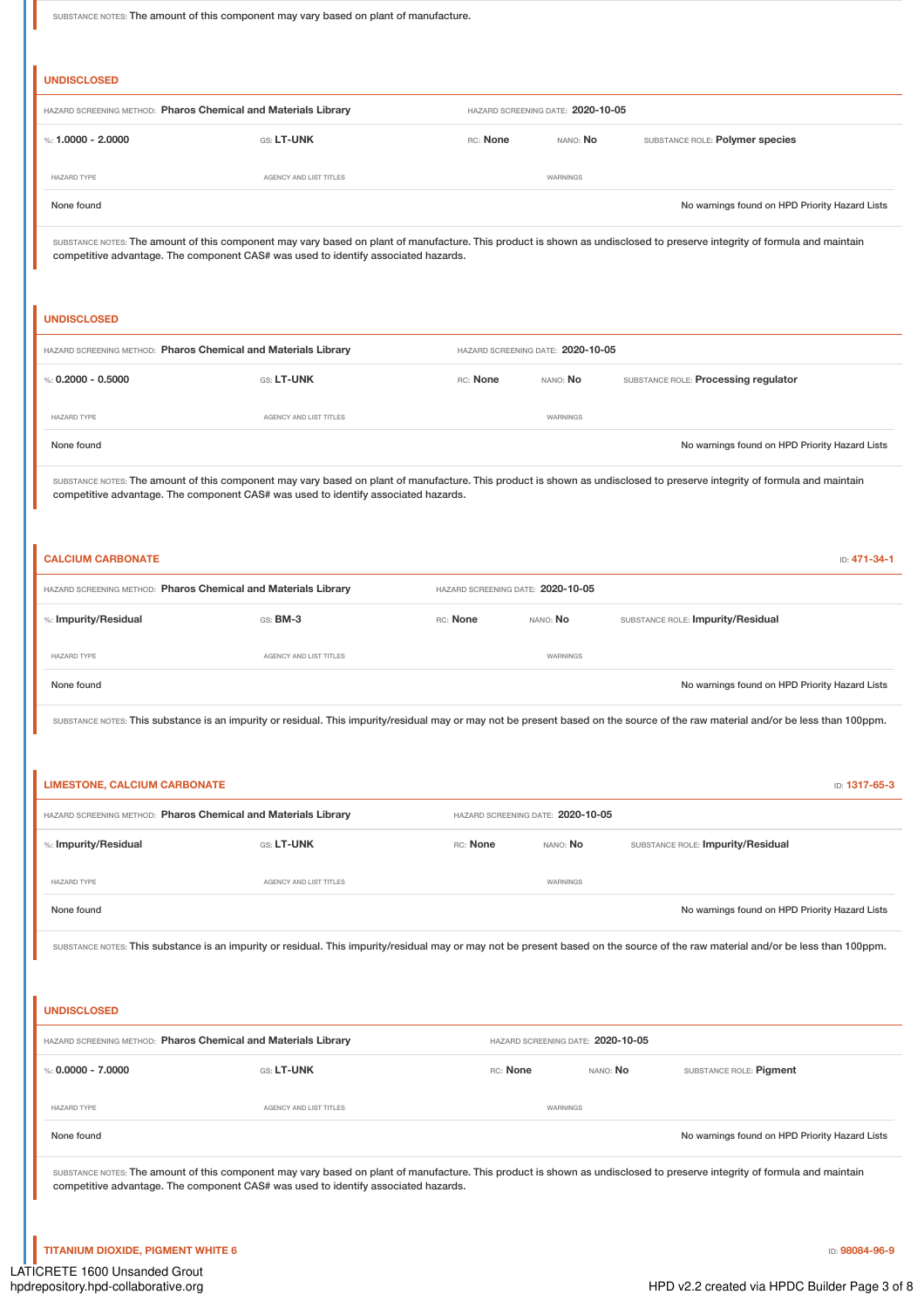| HAZARD SCREENING METHOD: Pharos Chemical and Materials Library |                                              | HAZARD SCREENING DATE: 2020-10-05 |                                                                                   |                                      |                                                                              |
|----------------------------------------------------------------|----------------------------------------------|-----------------------------------|-----------------------------------------------------------------------------------|--------------------------------------|------------------------------------------------------------------------------|
| %: $0.0000 - 2.0000$                                           | $GS: LT-1$                                   | RC: None                          |                                                                                   | NANO: <b>No</b>                      | SUBSTANCE ROLE: Pigment                                                      |
| HAZARD TYPE                                                    | AGENCY AND LIST TITLES                       |                                   | WARNINGS                                                                          |                                      |                                                                              |
| <b>CANCER</b>                                                  | US CDC - Occupational Carcinogens            |                                   |                                                                                   | Occupational Carcinogen              |                                                                              |
| <b>CANCER</b>                                                  | CA EPA - Prop 65                             |                                   | Carcinogen - specific to chemical form or exposure route                          |                                      |                                                                              |
| <b>CANCER</b>                                                  | <b>IARC</b>                                  |                                   | Group 2B - Possibly carcinogenic to humans - inhaled from occupational<br>sources |                                      |                                                                              |
| <b>ENDOCRINE</b>                                               | <b>TEDX - Potential Endocrine Disruptors</b> |                                   |                                                                                   | <b>Potential Endocrine Disruptor</b> |                                                                              |
| <b>CANCER</b>                                                  | <b>MAK</b>                                   |                                   |                                                                                   | establish MAK/BAT value              | Carcinogen Group 3A - Evidence of carcinogenic effects but not sufficient to |
| <b>CANCER</b>                                                  | <b>MAK</b>                                   |                                   | levels                                                                            |                                      | Carcinogen Group 4 - Non-genotoxic carcinogen with low risk under MAK/BAT    |
|                                                                |                                              |                                   |                                                                                   |                                      |                                                                              |

SUBSTANCE NOTES: The amount of this component may vary based on plant of manufacture.

### **UNDISCLOSED**

| HAZARD SCREENING METHOD: Pharos Chemical and Materials Library |                        | HAZARD SCREENING DATE: 2020-10-05 |                 |                                                |
|----------------------------------------------------------------|------------------------|-----------------------------------|-----------------|------------------------------------------------|
| %: 0.0000 - 7.0000                                             | GS: LT-UNK             | RC: None                          | NANO: <b>No</b> | SUBSTANCE ROLE: Pigment                        |
| <b>HAZARD TYPE</b>                                             | AGENCY AND LIST TITLES | WARNINGS                          |                 |                                                |
| None found                                                     |                        |                                   |                 | No warnings found on HPD Priority Hazard Lists |
|                                                                |                        |                                   |                 |                                                |

SUBSTANCE NOTES: The amount of this component may vary based on plant of manufacture. This product is shown as undisclosed to preserve integrity of formula and maintain competitive advantage. The component CAS# was used to identify associated hazards.

### **UNDISCLOSED**

| HAZARD SCREENING METHOD: Pharos Chemical and Materials Library |                        | HAZARD SCREENING DATE: 2020-10-05 |                 |                                                |
|----------------------------------------------------------------|------------------------|-----------------------------------|-----------------|------------------------------------------------|
| %: $0.0000 - 2.0000$                                           | $GS: LT-PI$            | RC: None                          | nano: <b>No</b> | SUBSTANCE ROLE: Pigment                        |
| <b>HAZARD TYPE</b>                                             | AGENCY AND LIST TITLES | WARNINGS                          |                 |                                                |
| None found                                                     |                        |                                   |                 | No warnings found on HPD Priority Hazard Lists |

SUBSTANCE NOTES: The amount of this component may vary based on plant of manufacture. This product is shown as undisclosed to preserve integrity of formula and maintain competitive advantage. The component CAS# was used to identify associated hazards.

# **UNDISCLOSED** HAZARD SCREENING METHOD: **Pharos Chemical and Materials Library** HAZARD SCREENING DATE: **2020-10-05** %: **0.0000 - 2.0000** GS: **LT-UNK** RC: **None** NANO: **No** SUBSTANCE ROLE: **Pigment** HAZARD TYPE **AGENCY AND LIST TITLES** AGENCY AND LIST TITLES None found on HPD Priority Hazard Lists SUBSTANCE NOTES: The amount of this component may vary based on plant of manufacture. This product is shown as undisclosed to preserve integrity of formula and maintain

competitive advantage. The component CAS# was used to identify associated hazards.

| <b>UNDISCLOSED</b>                                             |            |                                   |                 |                         |
|----------------------------------------------------------------|------------|-----------------------------------|-----------------|-------------------------|
| HAZARD SCREENING METHOD: Pharos Chemical and Materials Library |            | HAZARD SCREENING DATE: 2020-10-05 |                 |                         |
| %: 0.0000 - 2.0000                                             | $GS: LT-1$ | RC: None                          | nano: <b>No</b> | SUBSTANCE ROLE: Pigment |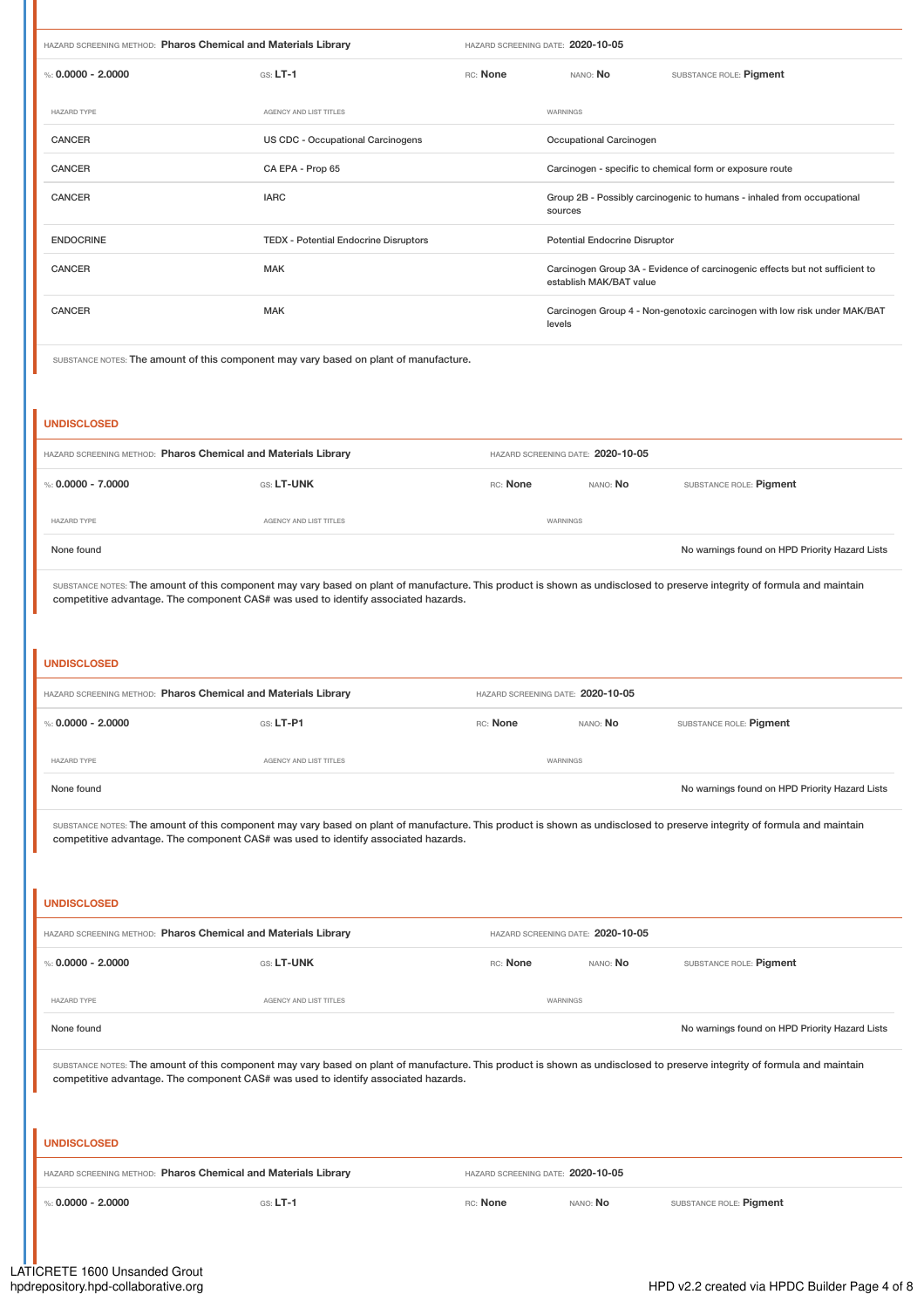| HAZARD TYPE          | AGENCY AND LIST TITLES | WARNINGS                                                          |
|----------------------|------------------------|-------------------------------------------------------------------|
| <b>RESPIRATORY</b>   | AOEC - Asthmagens      | Asthmagen (G) - generally accepted                                |
| <b>CANCER</b>        | <b>MAK</b>             | Carcinogen Group 2 - Considered to be carcinogenic for man        |
| <b>RESPIRATORY</b>   | <b>MAK</b>             | Sensitizing Substance Sah - Danger of airway & skin sensitization |
| <b>GENE MUTATION</b> | <b>MAK</b>             | Germ Cell Mutagen 3a                                              |
| <b>REPRODUCTIVE</b>  | GHS - Australia        | H360F - May damage fertility                                      |

SUBSTANCE NOTES: The amount of this component may vary based on plant of manufacture. This product is shown as undisclosed to preserve integrity of formula and maintain competitive advantage. The component CAS# was used to identify associated hazards.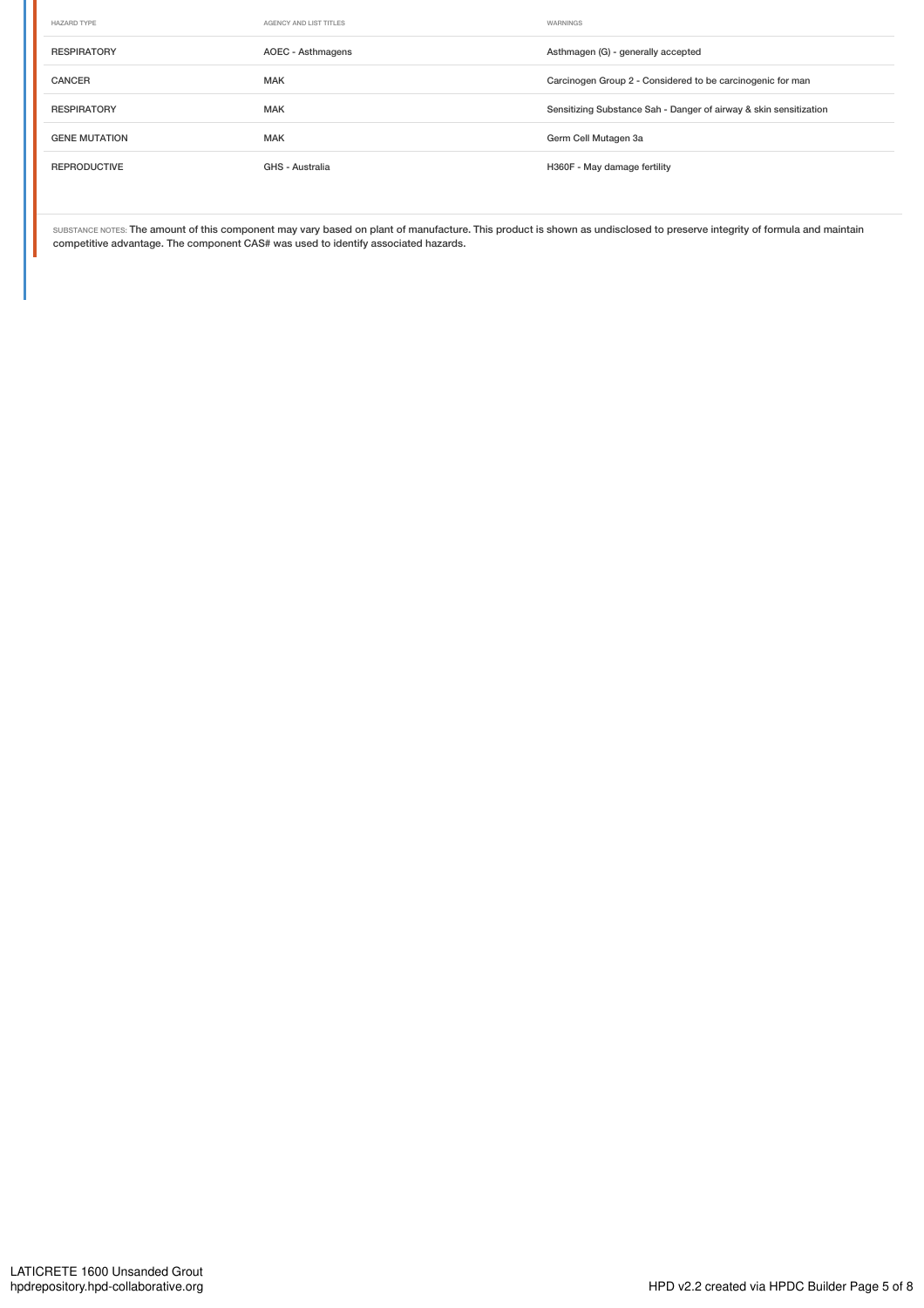This section lists applicable certification and standards compliance information for VOC emissions and VOC content. Other types of health or environmental performance *testing or certifications completed for the product may be provided.*

| <b>VOC EMISSIONS</b>                                                                                                                                                                                                                                        | UL/GreenGuard Gold Certified(1600 Grout)    |                                |                                                                                         |
|-------------------------------------------------------------------------------------------------------------------------------------------------------------------------------------------------------------------------------------------------------------|---------------------------------------------|--------------------------------|-----------------------------------------------------------------------------------------|
| CERTIFYING PARTY: Third Party<br>APPLICABLE FACILITIES: Applies to All Facilities.<br>CERTIFICATE URL: http://certificates.greenguard.org/default.aspx?<br>$id = 25528t = c s$                                                                              | <b>ISSUE DATE: 2009-07-07</b>               | EXPIRY DATE: 2021-07-09        | CERTIFIER OR LAB: UL Environment                                                        |
| CERTIFICATION AND COMPLIANCE NOTES: Meets LEED v4.1 Credit "Low Emitting Materials" Emissions Requirements. This product was tested in<br>accordance with California Department of Public Health (CDPH) v1.2 in an office and classroom environment.        |                                             |                                |                                                                                         |
| <b>VOC CONTENT</b>                                                                                                                                                                                                                                          | <b>TDS 251 "Low VOC LATICRETE Products"</b> |                                |                                                                                         |
| CERTIFYING PARTY: Self-declared<br>APPLICABLE FACILITIES: Applies to All Facilities.<br>CERTIFICATE URL: https://cdn.laticrete.com/~/media/support-and-<br>downloads/technical-datasheets/tds251.ashx                                                       | <b>ISSUE DATE: 2020-08-12</b>               | <b>EXPIRY DATE:</b>            | CERTIFIER OR LAB: LATICRETE                                                             |
| CERTIFICATION AND COMPLIANCE NOTES: Meets LEED v4.1 Credit "Low Emitting Materials" VOC Content Requirements per SCAQMD Rule 1168 (Tile<br>Adhesive).                                                                                                       |                                             |                                |                                                                                         |
| <b>LCA</b>                                                                                                                                                                                                                                                  | <b>Declaration</b>                          |                                | LATICRETE Grout for Tile Installation Product Specific (Type III) Environmental Product |
| CERTIFYING PARTY: Third Party<br>APPLICABLE FACILITIES: Applies to All Facilities in North America.<br><b>CERTIFICATE URL:</b><br>https://cdn.laticrete.com/~/media/environmental-product-<br>data-sheets/cement-grout-for-tile-and-stone-installation.ashx | <b>ISSUE DATE: 2016-11-29</b>               | <b>EXPIRY DATE: 2021-11-28</b> | CERTIFIER OR LAB: UL Envirnment                                                         |
| CERTIFICATION AND COMPLIANCE NOTES: Meets LEED v4.1 Credit "Building product Disclosure and Optimization Environmental Product Declarations"<br>requirements as Product Specific (Type III) EPD.                                                            |                                             |                                |                                                                                         |
| <b>Section 4: Accessories</b>                                                                                                                                                                                                                               |                                             |                                |                                                                                         |
|                                                                                                                                                                                                                                                             |                                             |                                |                                                                                         |

This section lists related products or materials that the manufacturer requires or recommends for installation (such as adhesives or fasteners), maintenance, cleaning, or operations. For information relating to the contents of these related products, refer to their applicable Health Product Declarations, if available,

| <b>LATICRETE 1776 GROUT ENHANCER</b> | HPD URL: https://cdn.laticrete.com/~/media/health-product- |
|--------------------------------------|------------------------------------------------------------|
|                                      | datasheets/tsis/1776-hpd.ashx                              |

CONDITION WHEN RECOMMENDED OR REQUIRED AND/OR OTHER NOTES:

LATICRETE 1600 Unsanded Grout to be mixed with LATICRETE 1776 Grout Enhancer only following the mix ratio and directions as stated on product data sheet.

**WATER WATER WATER WATER HPD AVAILABLE** 

CONDITION WHEN RECOMMENDED OR REQUIRED AND/OR OTHER NOTES:

LATICRETE 1600 Unsanded Grout to be mixed with water following the mix ratio and directions as stated on product data sheet.

# **Section 5: General Notes**

LATICRETE® 1600 Unsanded Grout meets the Living Building Challenge v4.0 requirement that the product does not contain any of the Red Listed Materials or Chemicals. Specifically, LATICRETE 1600 Unsanded Grout does not contain the following: Antimicrobials (marketed with a health claim) •Alkylphenols and related compounds •Asbestos •Bisphenol A (BPA) and structural analogues •California Banned Solvents •Chlorinated Polymers, including Chlorinated polyethylene (CPE), Chlorinated Polyvinyl Chloride (CPVC), Chloroprene (neoprene monomer), Chlorosulfonated polyethylene (CSPE), Polyvinylidiene chloride (PVDC), and Polyvinyl Chloride (PVC) •Chlorobenzenes •Chlorofluorocarbons (CFCs) & Hydrochlorofluorocarbons (HCFCs) •Formaldehyde (added) • Monomeric, polymeric and organo-phosphate halogenated flame retardants (HFRs) •Organotin Compounds •Perfluorinated Compounds (PFCs) •Phthalates (orthophthalates) •Polychlorinated Biphenyls (PCBs) •Polycyclic Aromatic Hydrocarbons (PAH)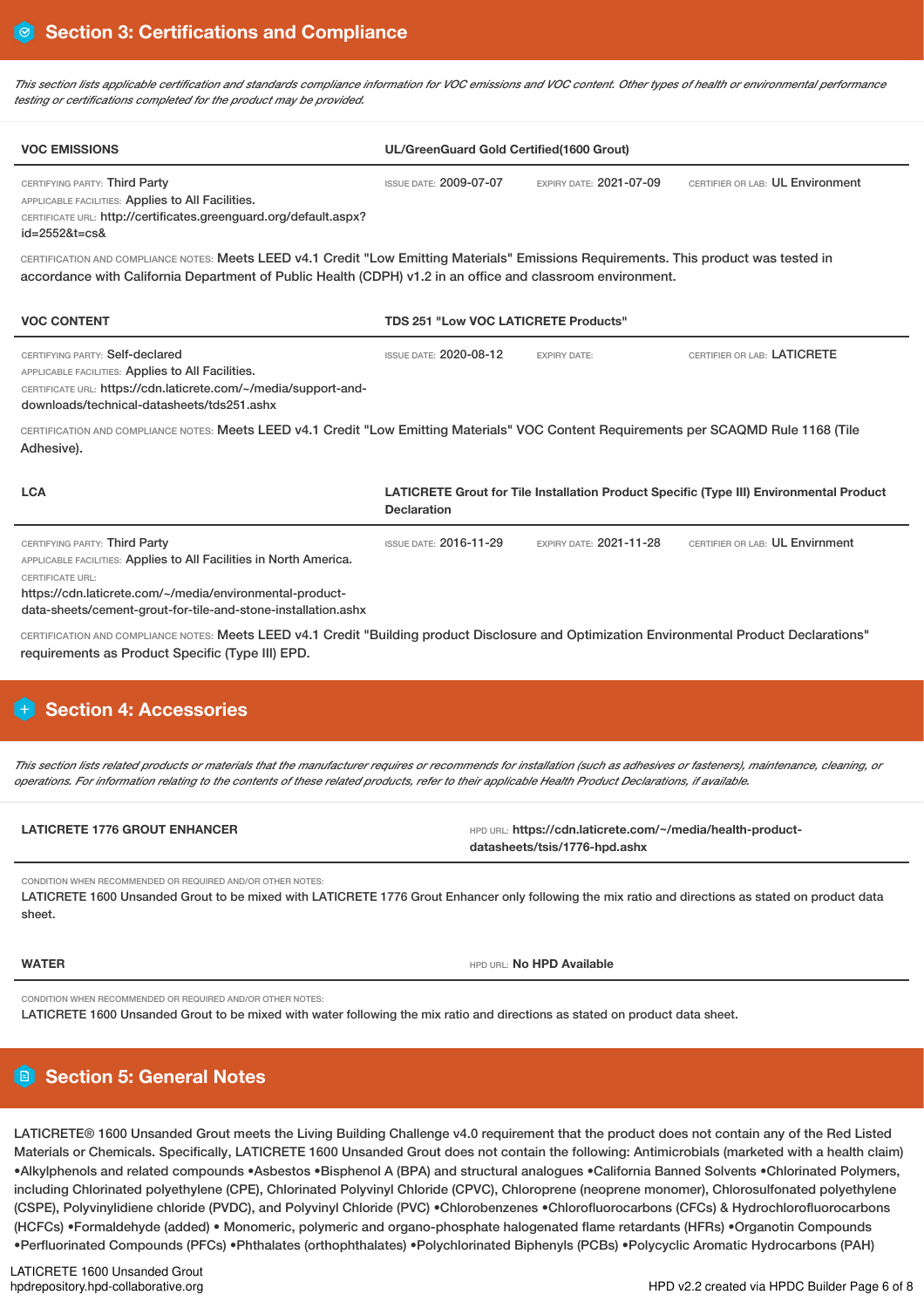•Short-Chain and Medium-Chain Chlorinated Paraffins •Toxic Heavy Metals - Arsenic, Cadmium, Chromium, Lead (added), and Mercury •Wood treatments containing Creosote, Arsenic or Pentachlorophenol. See Section 1 for Volatile Organic Compounds (VOC) (wet applied products) information.